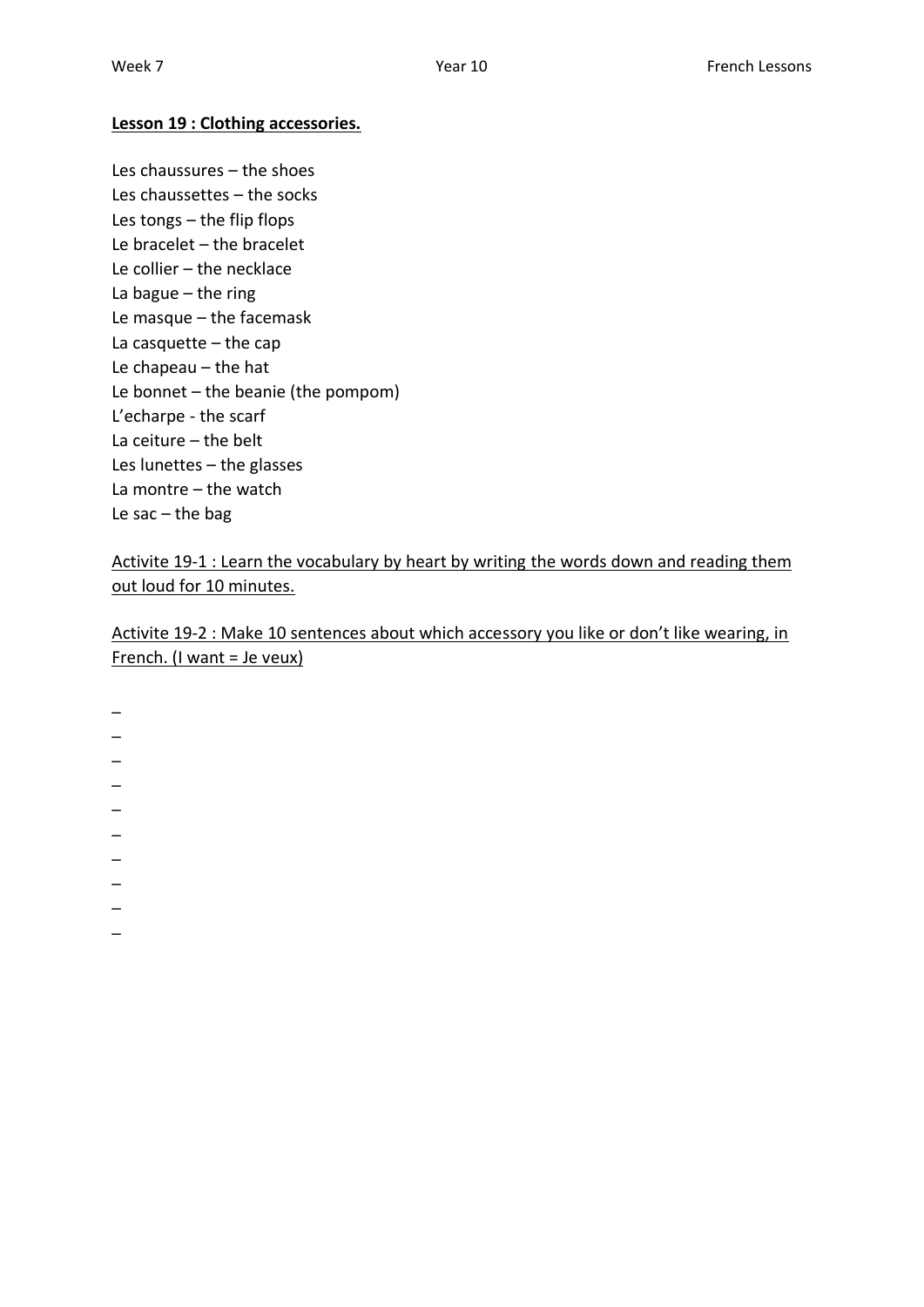## **Lesson 20 : the verb "VOULOIR" (to want)**

Je veux – I want Tu veux – You want Il veut – He wants Elle veut – She wants Nous voulons – We want Vous voulez – You people want Ils veulent – They boys want Elles veulent – They girls want

Activite 20-1 : Learn this new verb by writing it down and reading it out loud for 10 minutes.

Activite 20-2 : Write what clothing acessories you want and then ask 4 other people (respecting social distancing and wearing your mask) which ones they want and write it down.

- $\overline{\phantom{a}}$
- \_
- 
- $\overline{\phantom{0}}$
- 
- \_
- \_